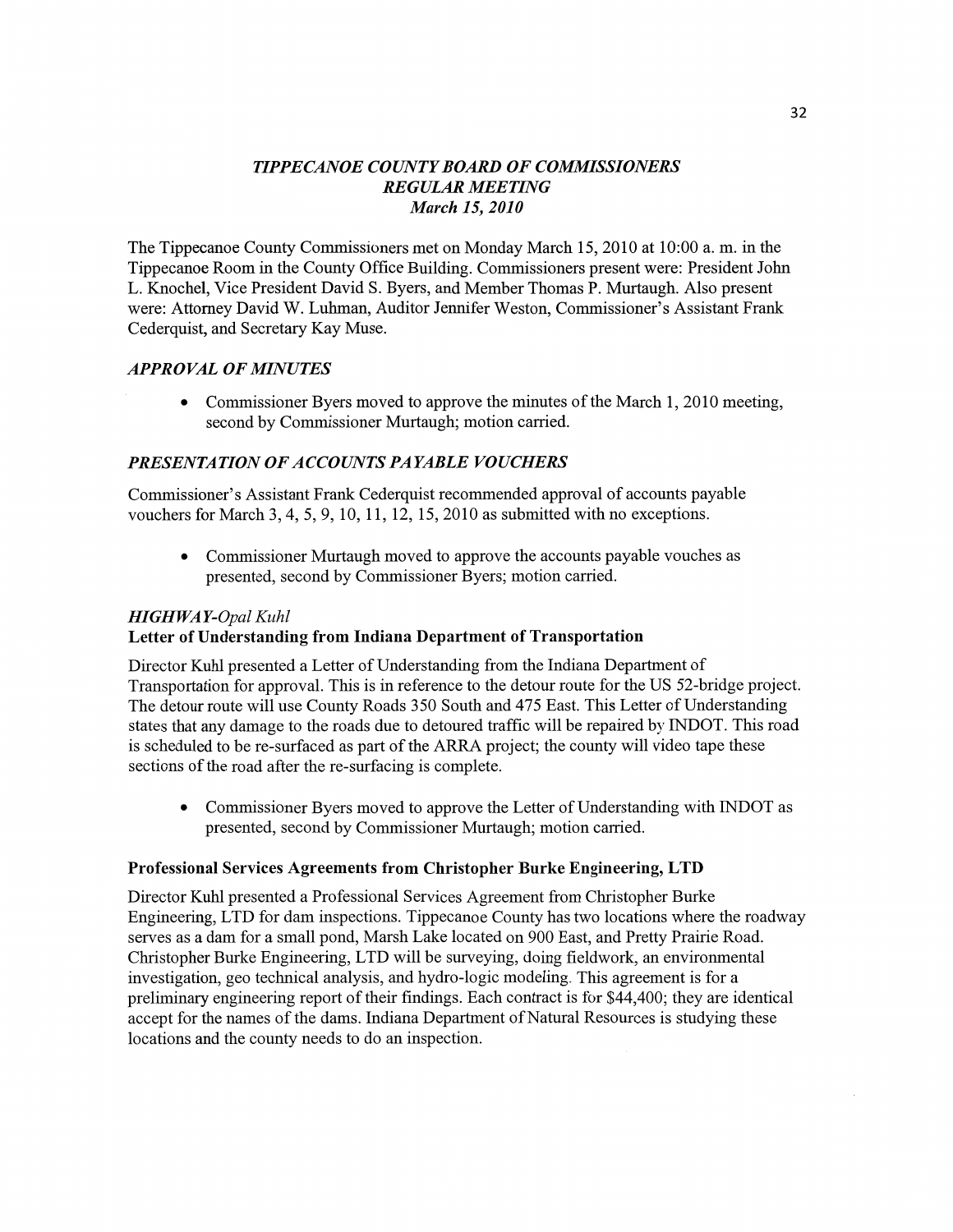**0** Commissioner Murtaugh **moved** to approve the Professional Services **Agreement**  with Christopher Burke Engineering, LTD as presented, **second** by **Commissioner**  Byers; **motion** carried.

### **Change Order** #5 **from Myers Construction**

Director Kuhl presented Change Order #5 from Myers Construction Management, Inc., for the highway garage site improvements project. It is in the amount of \$8,604 and includes the cost for **additional lighting,** GFI's, interior work on the mezzanine, and the relocation of infrared heaters. The project is currently below the projected **cost** by approximately \$150,000.

**0 Commissioner** Byers moved to approve Change Order #5 as presented, second by **Commissioner** Murtaugh; motion carried.

### Warranty **Deed** and **Temporary Easement Grant** for **South River Road Project**

Director Kuhl presented a Warranty Deed and Temporary Easement Grant for Parcels 3 and 3a in the amount of \$6,410 for the Warranty Deed and \$190 for the Temporary Easement Grant, in the names of Robert D. Willis and Cynthia Willis.

**0** Commissioner Murtaugh moved to approve the Warranty Deed and Temporary Easement Grant as presented, second by Commissioner Byers; motion carried.

### *COMMISSIONERS—-SRI*

#### **Live Certificate Sale Services Addendum**

SRI Client Service Director Glen Luedtke presented statistics from the March 11, 2010 tax sale. Of the 827 **delinquent** properties, 121 sold and 522 properties were paid to date. Tippecanoe County acquires the tax **liens** of the 69 properties that did not sell. The county has three options available to **manage** the unsold properties.

| Option 1 | Do nothing                                                                        |
|----------|-----------------------------------------------------------------------------------|
| Option 2 | Reduce the amount of the original certificate and<br>offer it to the public again |
| Option 3 | Take deed of the properties                                                       |

SR1 recommends lowering the **amount** to a **minimum** of 10% of the taxes due, normally the county does not collect on properties that do not sell. This will put these properties back on the tax rolls. Properties cannot be sold over the counter and must go through the process of public sale, being advertised for three consecutive weeks and waiting 30 days prior to offering it to the sale. If the Commissioners choose to reduce the price and have another tax sale the county is responsible for the advertisement cost. SR1 will adjust the recovery amount for advertisement and work with the newspapers to re-format the ad to reduce cost. Attorney Dave **Luhman** stated that if the Commissioners do nothing the properties will be eligible for the tax sale next year with another year of taxes added. If the county takes deed of the properties, the county will be responsible for any storm water fees. By passing a resolution, the county may also pass the certificates to another **municipality, such** as the City of Lafayette. Attorney **Luhman**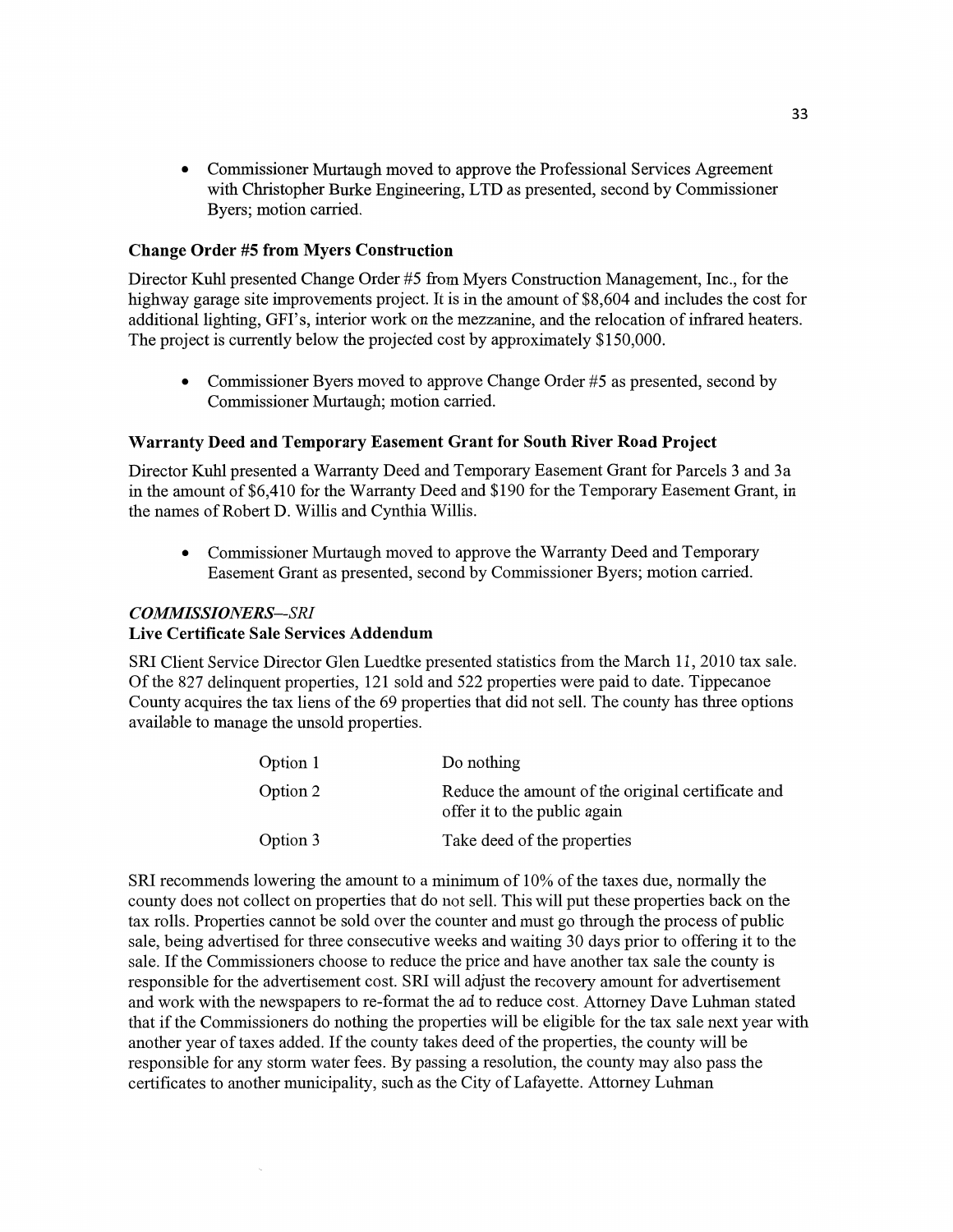**recommended** reviewing the unsold properties and consider if any should be transferred to any **non-profit** organizations such as **Habitat** for **Humanity.** 

**0 Commissioner** Murtaugh **moved** to approve the **addendum** to the SRI contract as presented, second by Commissioner Byers; motion **carn'ed.** 

## *BOARD* OF ELE CT *ION—Heather Maddox & Debbie Ingersoll*  **Election Training Agreement with** IVY **Tech**

**Chaitpersons** Heather Maddox and Debbie Ingersoll recommended approval of the Election Training Agreement **with** IVY Tech. The agreement is for a three—hour training class for election workers.

**0** Commissioner Murtaugh moved to approve the Election Training Agreement with IVY **Tech** as presented, second by **Commissioner** Byers; **motion** carried.

## *GRANTS—Laurie Wilson*

Grant **Facilitator** Laurie Wilson requested permission to apply for an Indiana Criminal Justice Institute grant in the **amount** of **\$25,959.** The grant will support a supervisory position for an additional 24 Court **Appointed** Special Advocate (CASA) volunteers.

• Commissioner Byers moved to grant the permission to apply as presented, second by Commissioner Murtaugh; **motion** carried.

## *BUILDING COMMISSION—Ken Brown*  **Unsafe Structure/Nina Johnson**

Director Ken Brown stated that the property in question has **been** un—occupied for the past twenty years and is now in a state of collapse. A complaint was received in December and a notice was sent to Nina Johnson, the legal owner, the county did not receive a reply **until** February. Ms. Kathleen Tandy, her sister, has **been** taking care of her legal affairs and is here with her today. Director **Brown** is asking **that** the **house** be **demolished** and the open well covered. Ms. Tandy stated that she has hired a contractor who should have the structure demolished by the end of the week.

**0** Commissioner Byers **moved** to delay the decision until the April meeting, second by **Commissioner** Murtaugh; **motion** carried.

### **HUMAN RESOURCES-Shirley Mennen Business Associate Agreement**

Director Shirley 'Mennen recommended the approval of a **Business** Associate Agreement with R. E. **Sutton,** a consultant for the county. **This** is a result of new **HIPPA** regulations concerning privacy issues. There is no cost associated with the change. County Attorney Dave Luhman has reviewed the agreement.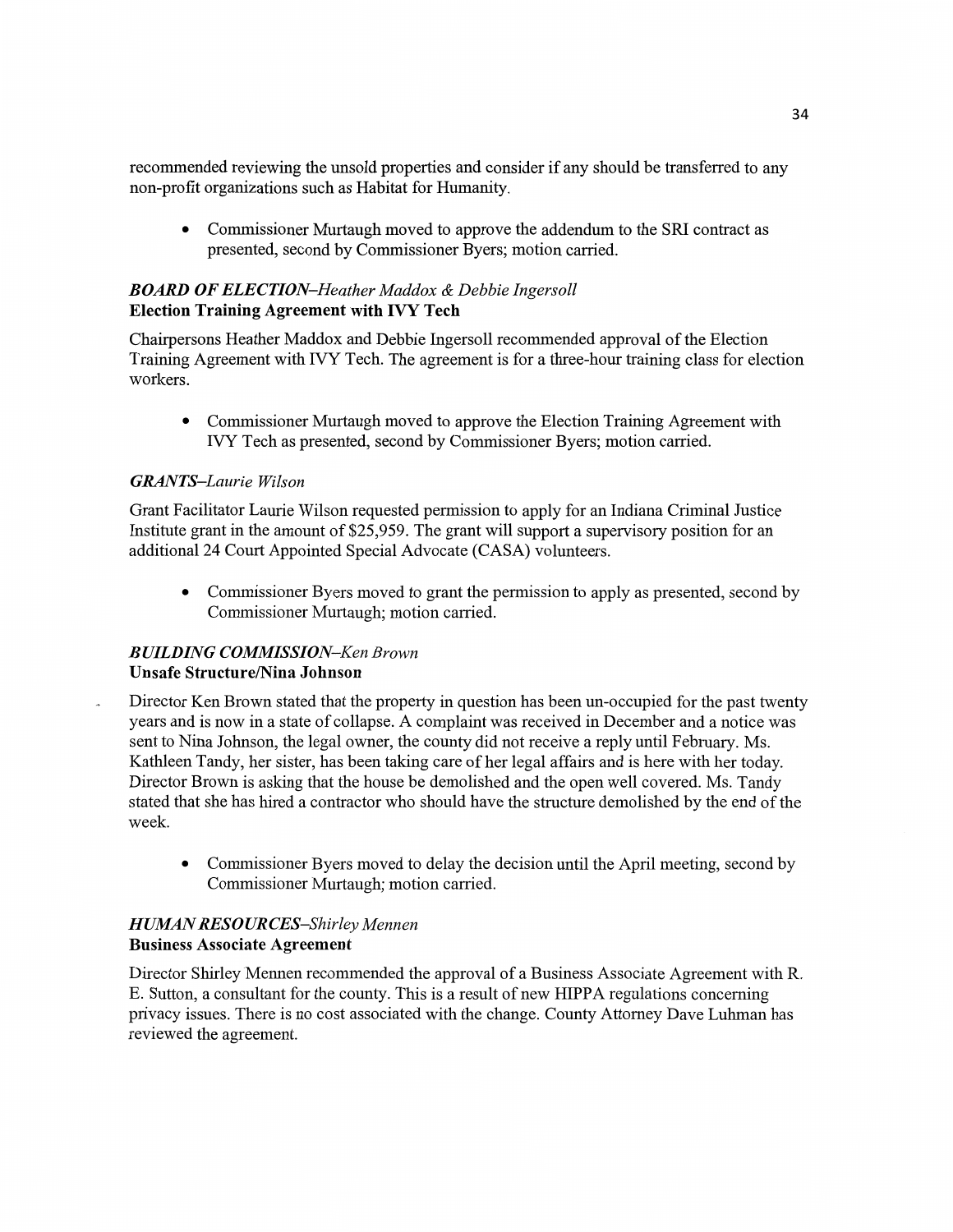**0** Commissioner Byers moved to approve the **Business** Associate Agreement with R. E. **Sutton** as presented, second by **Commissioner** Murtaugh; **motion** carried.

## *ORDINANCE 2010-02-CM—2ND Reading*

Attorney **Luhman** stated that on March 1, 2010 the Commissioners adopted ordinance 2010-02- CM on first reading. The **Commissioners have** continued to review the ordinance, and received suggestions for technical **amendments.** Ordinance 2010-02-CM is available for second reading with those amendments. Some of the changes include the removal of the requirements for **<sup>a</sup>** commercial engineering certification when applying to construct a Micro **Wind** Energy Conversion System (WECS). **A** Micro Wind Energy conversion System is a small system erected on a structure for a personal use. In **addition,** changes **include** the clarification **that** this ordinance has to do with the construction and operation of **Wind** energy systems, and that any applicants still must comply with zoning ordinances. Commissioner Knochel opened the **floor**  for public comment pertaining to Ordinance 2010-02-CM.

Joe Rogers, *Buck Creek—Joe* Rogers voiced concern about the fees for non-commercial and Micro WECS stating that energy companies will not purchase power from these systems, the owner will use the power made by these systems. The Micro WECS must be mounted on a building and not extend more **than** 15 feet above it. This is far smaller **than** the descriptions of Micro WECS for **both** White and Carroll Counties. In most locations in Tippecanoe County, **this**  would **limit** you to a ten-foot band or blade and an average output of 2081 watts, this is 6.7 kilowatts per day or 37¢ worth of power purchased from Duke Energy, about \$107 a year. It would take two years of usage to pay for the building permit, and assuming zero maintenance cost, ten years to break even. The **cost** of a building permit in White County is \$100 with no operating fees, in Carroll County it is \$50 for up to a \$25,000 system with no operating fees. Having been interested in building a wind-powered system **that** would produce 2 kilowatts of power, the proposed building permit costing \$2,700, and operating permit of \$1,350 per year will make it economically impractical to build a Windmill in *this* county. The cost of the same system in White County is \$300 with no operating permit and in Carroll County; it is \$2 per \$1,000 of cost, with no operating fee.

Julie Poetin, Lafayette—Julie Poetin **a** native of Tippecanoe County voiced her concerns about commercial Wind turbines. Ms. Pertin said that having grown up in rural Tippecanoe County and recently returning to Indiana to raise a family, she has concerns **that** the peaceful country life she remembers as a child will be disrupted by the development of the industrial wind turbine plans for rural Tippecanoe County. The small sustainable homestead her family intends to create will be disrupted for at least the next twenty-five years. Young families will not be able to enjoy the quiet Indiana **county** side due to increased **noise** disturbance from the wind turbines but also from increased traffic that industrial sites require. Ms. Poetin said the wind turbine industry is not yet efficient enough to warrant placement in anyone' **<sup>s</sup>**yard. Ms. Poetin asked the Commissioners to consider an ordinance that will protect the citizens of rural Tippecanoe County concerning wind turbine farms.

Jim Parrot, *Tiggecanoe County—Jim* Parrot a thirty—year resident of Tippecanoe County and electrical engineer voiced his concern about the AA zone area in southern Tippecanoe County; he is particularly concerned with the **ordinance.** Mr. Parrot commends the Commissioners for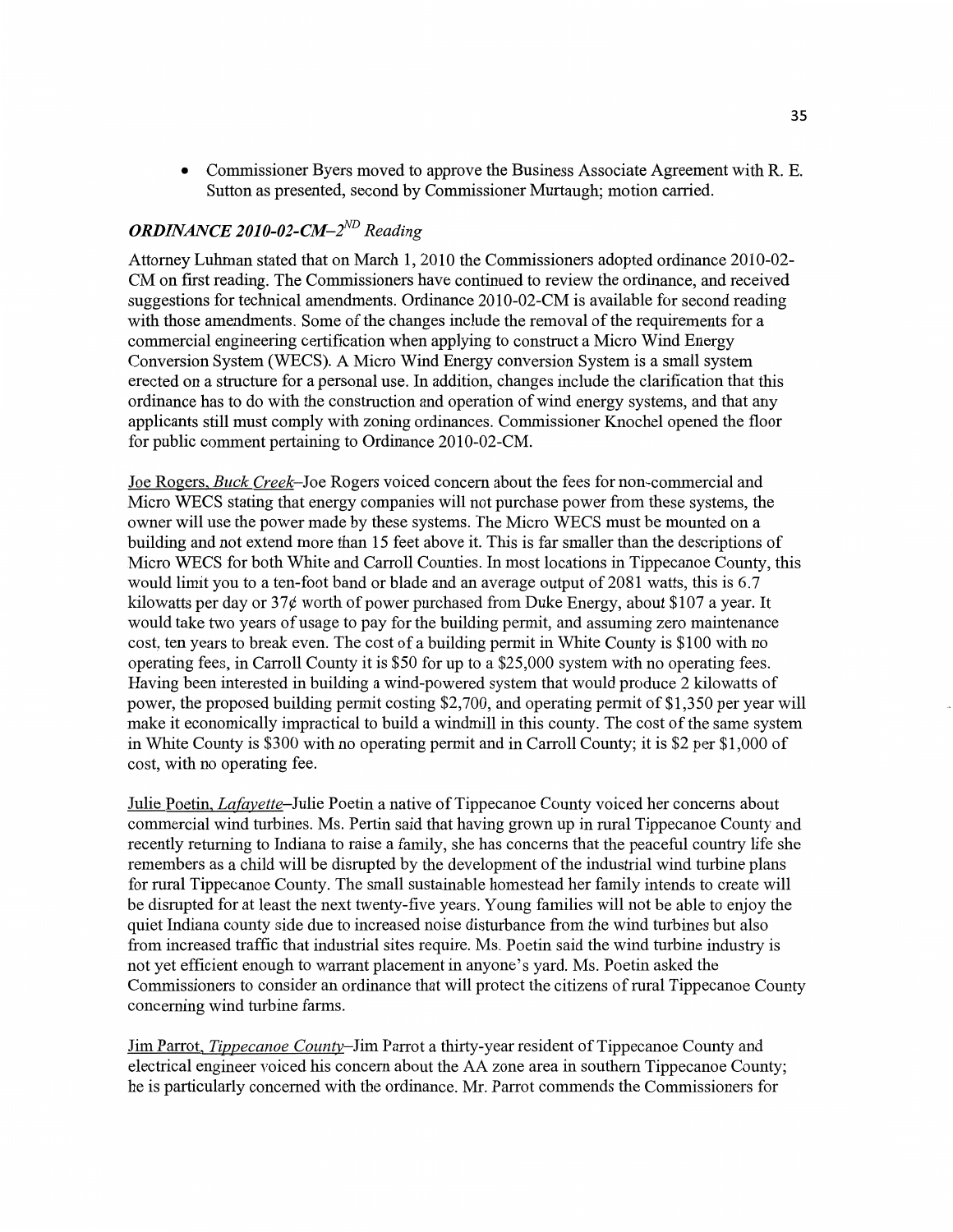their efforts in **this ordinance** and does **support** it in general. Mr. Parrot said this would affect landowners including non-participating landowners for the next twenty-five years. The noise and vibration that will be generated by the multiple wind turbines **that** can be over 25 stories in height is apparent, and there is a dramatic visual effect as well. Mr. Parrot said the lighting at night is very dramatic as you drive through and suggested perimeter lighting if possible. Mr. Parrot is concerned about protecting the non-participating landowner. The sound generated with wind energy is substantial and there is evidence **that** shows this can cause disturbance to sleep. Ordinance 2010-04—CM sets noise levels at 55 dba, which is a very high **limit** for a rural **setting. Five** decibels is very noticeable to a person and ten decibels is twice as loud. The World Health Organization and European countries have concluded that 35 decibels at night is acceptable if you do not want to disturb sleep. Ordinances in other areas often do not specify how noise levels are measured; adding there **needs** to be continuous monitoring of the noise generated by the wind turbines to find the true **noise** level. **A** professional sound expert recommends the limit for **a non**participating resident at their property **line** be no **higher than** 35 dba or 5 dba above the preconstruction ambient level. There are small groups of people who have reported **motion sickness.** The department of energy in 2008 had a chart **that** shows wind turbine noise is normally 35-45 decibels measured at 350 meters (1147 feet). Mr. Parrot would like to see the decibel **limit** reduced.

Terrv Leffeus. *Tippecanoe County—Mr.* Leffeus said having **been** approached by industrial wind turbine companies; he fears the **implementation** of wind farms will stymie economic growth in Tippecanoe County. Local Option Income Tax (LOIT) **will** then be the future of Tippecanoe County and if property values decline, LOIT will be affected. Mr. Leffeus said he feels that he is in a difficult position, adding that when a landowner signs up for the **wind** farm, surrounding properties will get the negative effects of the windmills. Landowners who do choose to sign up will not be allowed to build another barn or plant any trees on their property, all **land** rights are given to the Windmill **companies.** Windmills can be as wide as 400 feet, which is the length of one and a half football fields. The noise from the generators is very loud, and motion **sickness** is a concern. If a tornado hits a wind farm, what kind of damage is possible? Many other counties with wind turbine farms do not have the population of Tippecanoe County and although there are short-term benefits, long—term affects are many, **such** as property values will probably decrease, noise, and visual **pollution.** 

Commissioner Byers thanked everyone for their **input** and suggested delaying the vote so the Commissioners may review concerns.

• Commissioner Byers moved to delay the second reading of Ordinance 2010-02-CM until April, second by **Commissioner** Mmtaugh; **motion** carried.

# *ORDINANCE 2010-03-CM—2ND Reading*

**0** Commissioner Byers moved to delay the second reading of Ordinance 2010-03-CM **until** April, second by Commissioner Murtaugh; motion carried.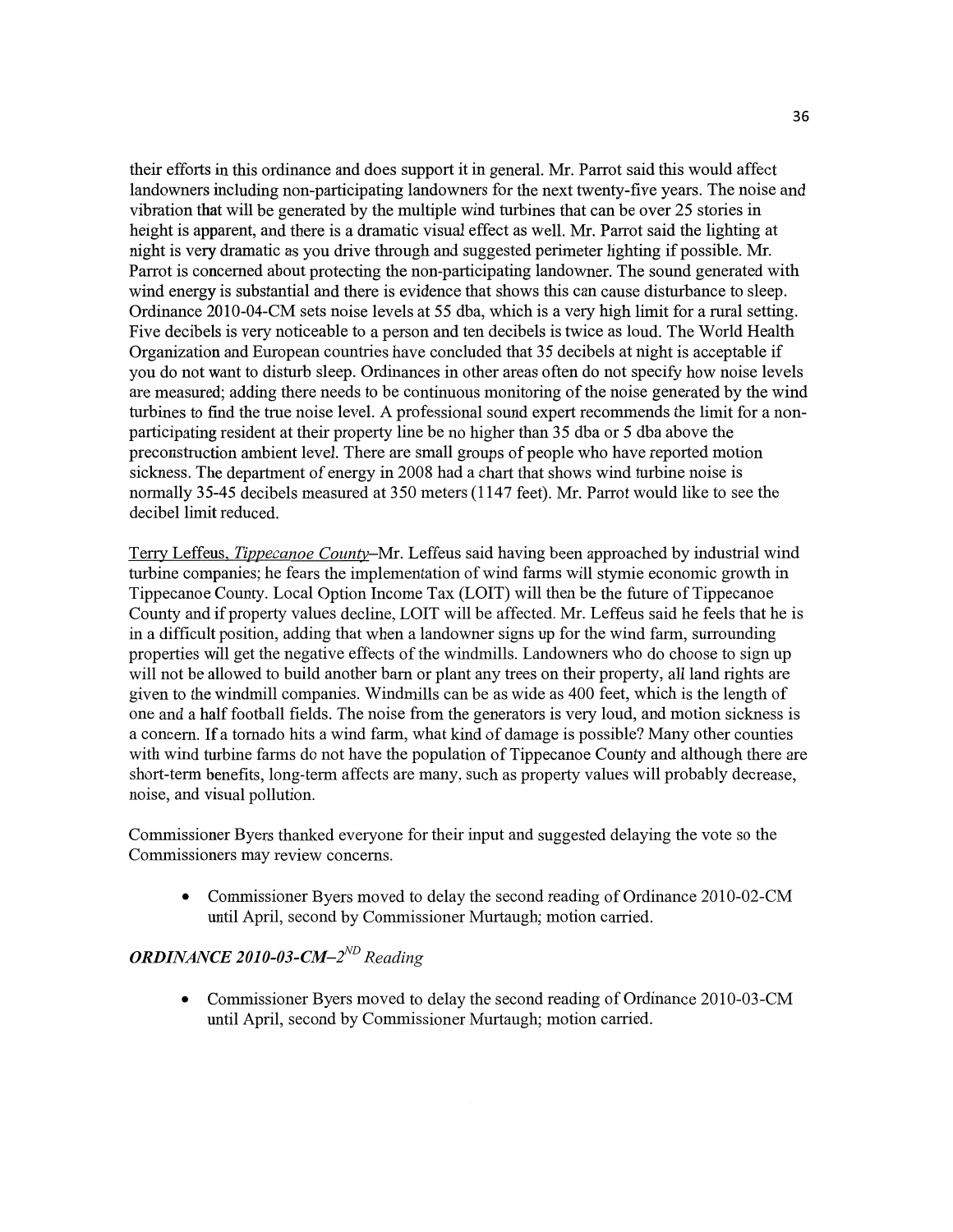### *ORDINANCE 2010-04-CM*

## **Enacting** and **Adopting a Supplement** to the **Code** of **Ordinances** for **Tippecanoe County**  and Declaring an **Emergency**

Attorney **Dave Luhman** stated **that** American Legal Publishing adds any ordinances that have been adopted in the past year as part of the County's Code of Ordinances. **This** is published as <sup>a</sup> single volume and is available on the county website. Ordinance 2010-04-CM **will** formally bring all ordinances of the past year into the County Code, and will be the current version of all the **ordinances** in effect for the county. By declaring an emergency the ordinance becomes effective immediately.

**0** Commissioner Byers **moved** to hear Ordinance 2010—04—CM as presented on first reading, second by Commissioner Murtaugh; motion carried.

Auditor Weston recorded the vote:

| <b>Byers</b> | Yes |
|--------------|-----|
| Knochel      | Yes |
| Murtaugh     | Yes |

**Ordinance** 2010-04—CM passes 3-0 on first reading.

**0** Commissioner Byers moved to suspend the rules and hear Ordinance 2010-04—CM as presented on second reading, second by Commissioner Murtaugh; motion carried.

Auditor Weston recorded the vote:

| <b>Byers</b> | Yes       |   |
|--------------|-----------|---|
| Knochel      | Yes       | × |
| Murtaugh     | $\rm Yes$ |   |

Ordinance 2010-04-CM passes 3-0 on second and **final** reading.

### **Engagement Letter** from **Barnes & Thornburg** LLP

Attorney Dave **Luhman** requested approval of an Engagement **Letter** from Barnes & Thornburg, LLP for consulting and negotiating services in reference to wind **farms.** The **wind** turbine companies will reimburse any cost.

**0** Commissioner Byers **moved** to approve the Engagement Letter from Barnes and Thomburg LLP as presented, second by Commissioner Murtaugh; **motion** carried.

### *BOARD* OF *HEALTH*

• Commissioner Murtaugh moved to appoint Dr. Jerry Preuss, DDS to the Tippecanoe Board of **Health,** second by **Commissioner** Byers; **motion** carried.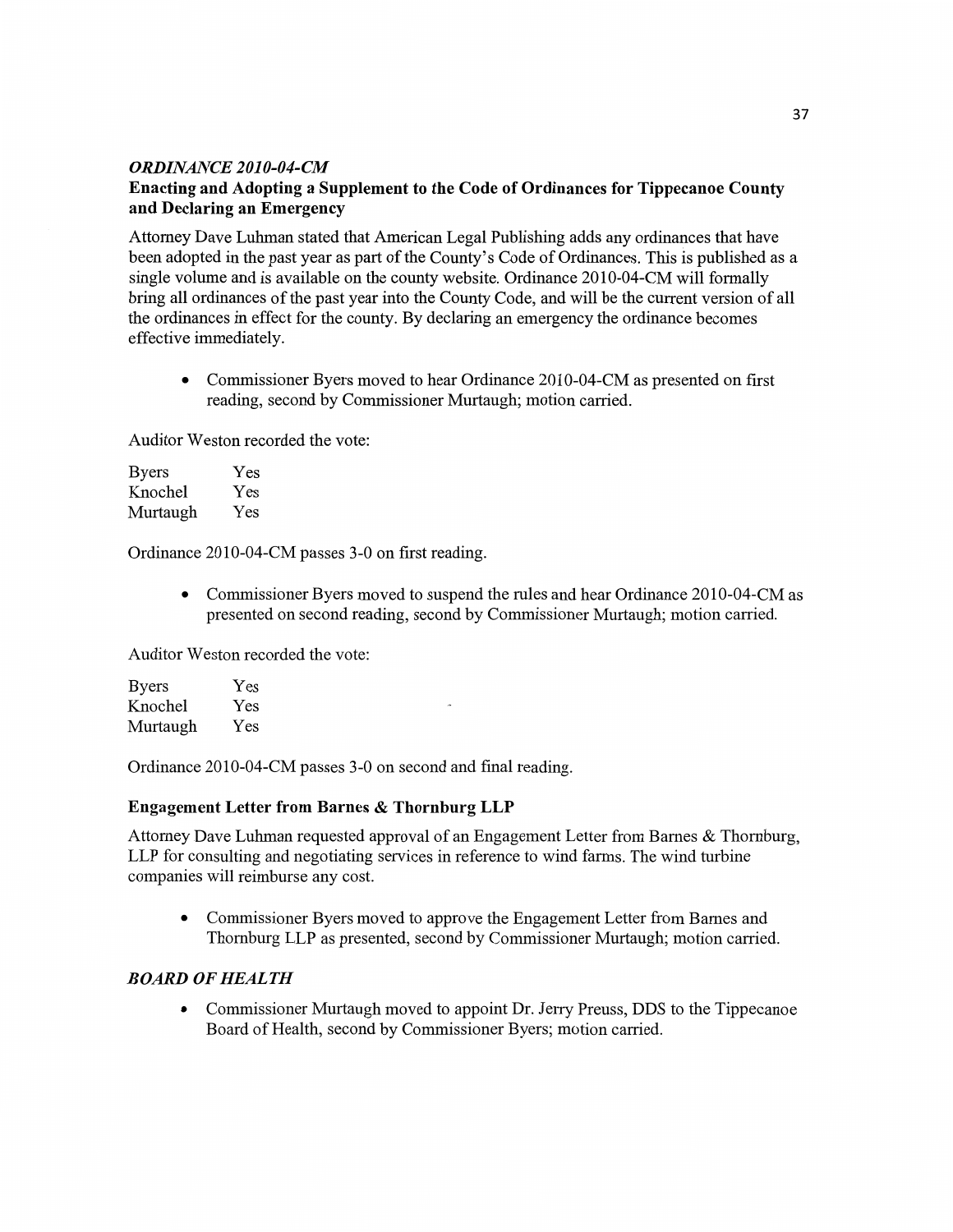## *VILLA*

**0** Commissioner Murtaugh **moved** to approve the **application** of **Yvonne** Ponto to the Tippecanoe Villa, second by **Commissioner** Byers; **motion** carried.

#### *UNFINISHED B USINESS*

None

#### NE WB *USINESS*

None

#### *REPORTS* ON *FILE*

**Building Commission**  Clerk Wabash River Heritage Corridor Crystal Creek Kennel

Reports are on file in the Commissioner's office for review

#### *PUBLIC COMMENT*

 $\sim$ 

Paul Wright, West Point-Suggested that cost is given when an item is brought before the Commissioners for approval. Mr. Wright referenced the agreement with Ivy Tech to provide training for election workers. Mr. Wright voiced concern about the number and amount of fees for the landowners who are considering constructing a personal windmill on their property.

**Commissioner** Byers moved to adjourn

## **BOARD OF COMMISSIONERS OF** THE **COUNTY** OF **TIPPECANOE**

Ha L. Knoche

John L. Knochel, President

 $R15R$ 

David S. Byers<sup>Vice</sup> President